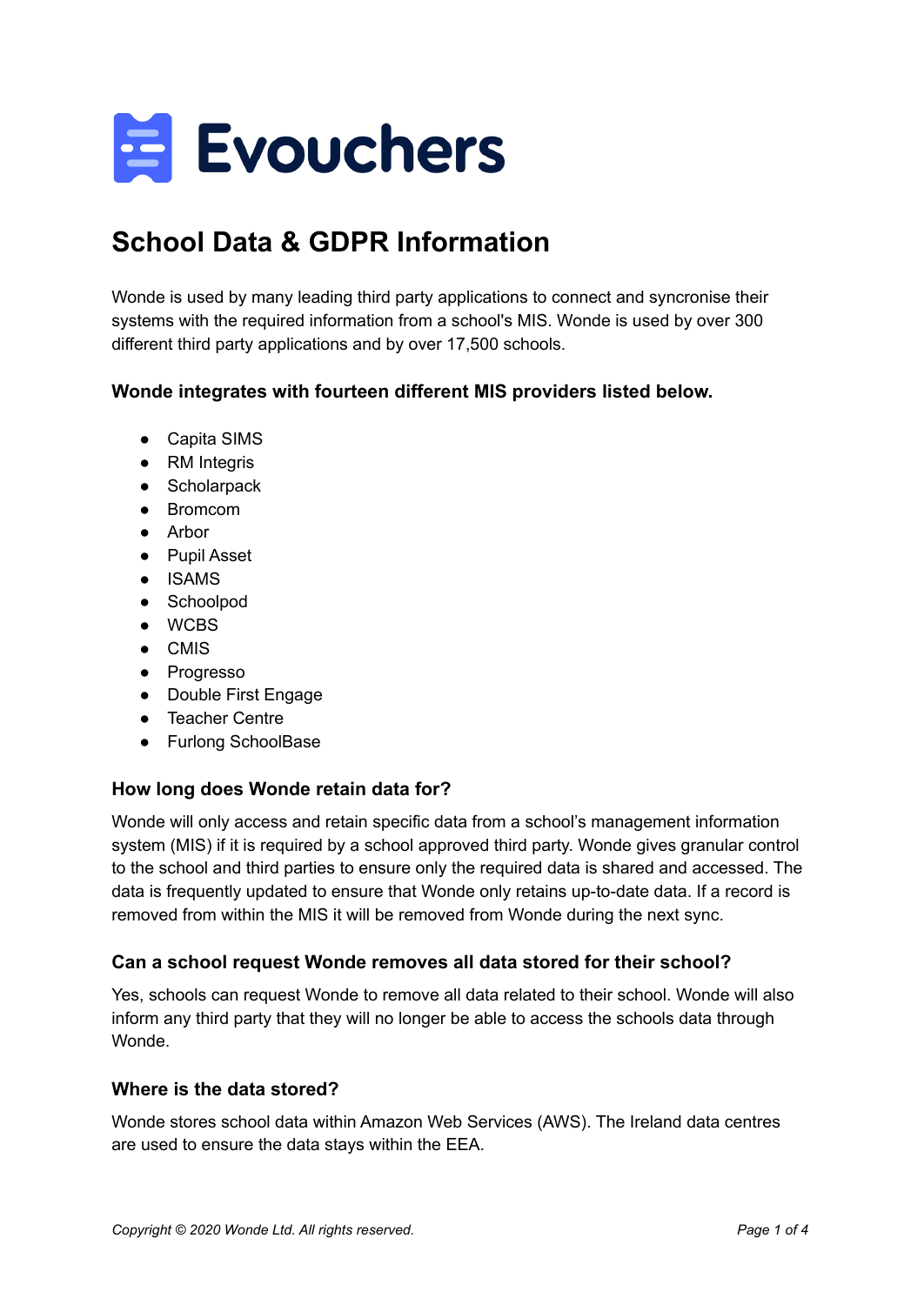## **Does Wonde hold any independent security accreditation?**

Wonde is currently preparing for the ISO 27001 accreditation which is due for completion towards the end of 2019. Wonde has also committed to Cyber Essentials which will follow the ISO 27001 accreditation.

#### **How is the data secured?**

#### *Data scopes*

Third parties define the scope of data required for their application within Wonde. These scopes can be defined down to a granular level (i.e. first name) which is approved by the school. An application is not able to access data outside of the agreed scope without further school approval.

#### *Data encryption*

Data is encrypted during transit and at rest using Amazon Web Service's RDS encryption service and our own SSL certificates. Information on the cyphers used are available with the following tool: <https://www.ssllabs.com/ssltest/analyze.html?d=wonde.com&latest>

#### *Access Control*

All database access between Wonde and AWS is protected by a secure password and IP limitations. A strong password policy is always in place. Two factor authentication is required for all accounts that have access to school data or administrational functionality. Staff only have access to the minimum amount of data required to perform their job. All laptops have encrypted hard drives.

## **AWS deletions policy**

Information relating to the deletions policy for AWS and additional GDPR compliance can be found at <https://aws.amazon.com/compliance/gdpr-center/>

## **Does the school have a data handling agreement with Wonde?**

Yes, every school that uses Wonde approves the Wonde data handling agreement (DHA). This DHA has been approved by many different local authorities as well as thousands of different schools. The DHA can be found here:

<https://www.wonde.com/downloads/Wonde%20-%20Data%20Handling%20Agreement.pdf>

## **Does Wonde have a signed agreement with each third party application?**

Yes Wonde has a signed licence agreement with every third party application that uses Wonde services for MIS integration.

#### **Can schools have visibility of the data a third party is requesting?**

Yes, schools have visibility and control of the data they share with third parties via the Wonde Schools Portal <https://wonde.com/school-data-management>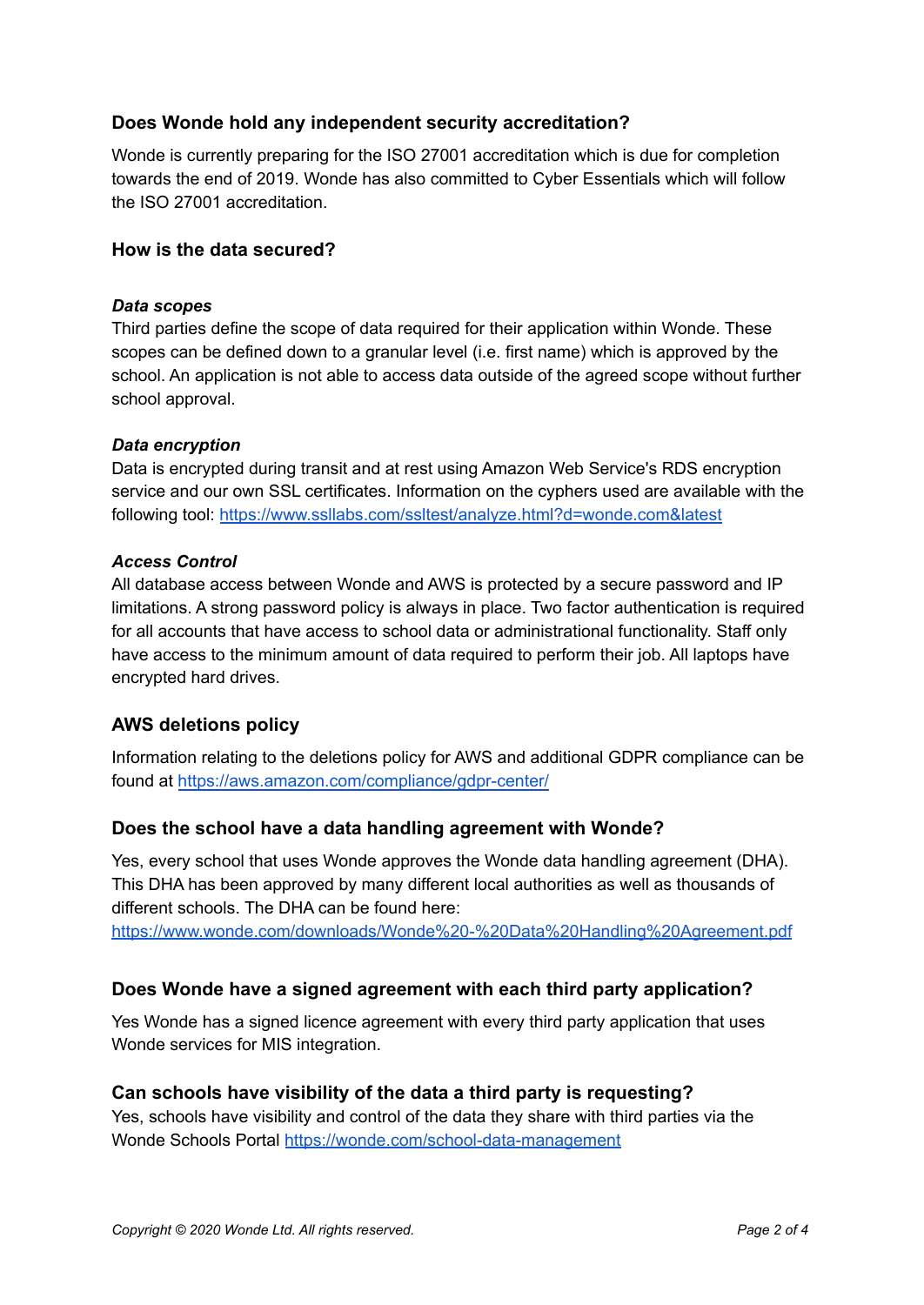## **What information does Wonde extract?**

Wonde will only extract data within the scopes approved by the school. Third parties define the scope of data required for their application within Wonde. These scopes can be defined down to a granular level (i.e. first name) which is approved by the school. An application is not able to access data outside of the agreed scope without further school approval.

## **How often does Wonde extract data from the MIS?**

Wonde extracts data from a school's MIS on a regular basis. By default updates occur multiple times a day although the schedule can be tailored to the schools requirements.

#### **Who has access to the data?**

Wonde developers and engineers have access to school data for troubleshooting and issue resolution purposes only. All staff undergo training and follow company policies to ensure the security and confidentiality of school data.

# **Does Wonde use any third parties who have access to the data?**

Only third parties who have been approved by a school have direct access to data. No other third party is permitted to access the school's data.

## **Can schools request an individual's data to not be extracted from their MIS?**

Yes, Wonde can block the data any individual who does not want Wonde to store or pass on their data to a third party. Schools can manage this process within the [Wonde](https://wonde.com/school-data-management) School Portal.

## **Will any data be transferred outside of the EEA?**

Data is only transferred within the EEA or with third parties with sufficient accreditation (i.e. Privacy Shield) as in line with requirements under the GDPR.

## **Can schools control what data is available to third parties?**

#### *Revoking access*

Schools can revoke access to a third party with immediate effect. Revoking access to a third party takes place within the Wonde School Portal.

#### *Approving data scopes*

Schools will be notified when a third party requests access to their data or changes to existing data scopes. Schools will be required to approve (from inside the Wonde school portal), the scopes before the third party is granted access to the data.

#### *Optional data scopes*

The third party outlines the data scopes they require as a minimum to run their application. Third parties can also define optional data scopes to access data that adds addition value or functionality to their application. Schools have the ability to approve these optional data scopes during the approval process or at a point in the future.